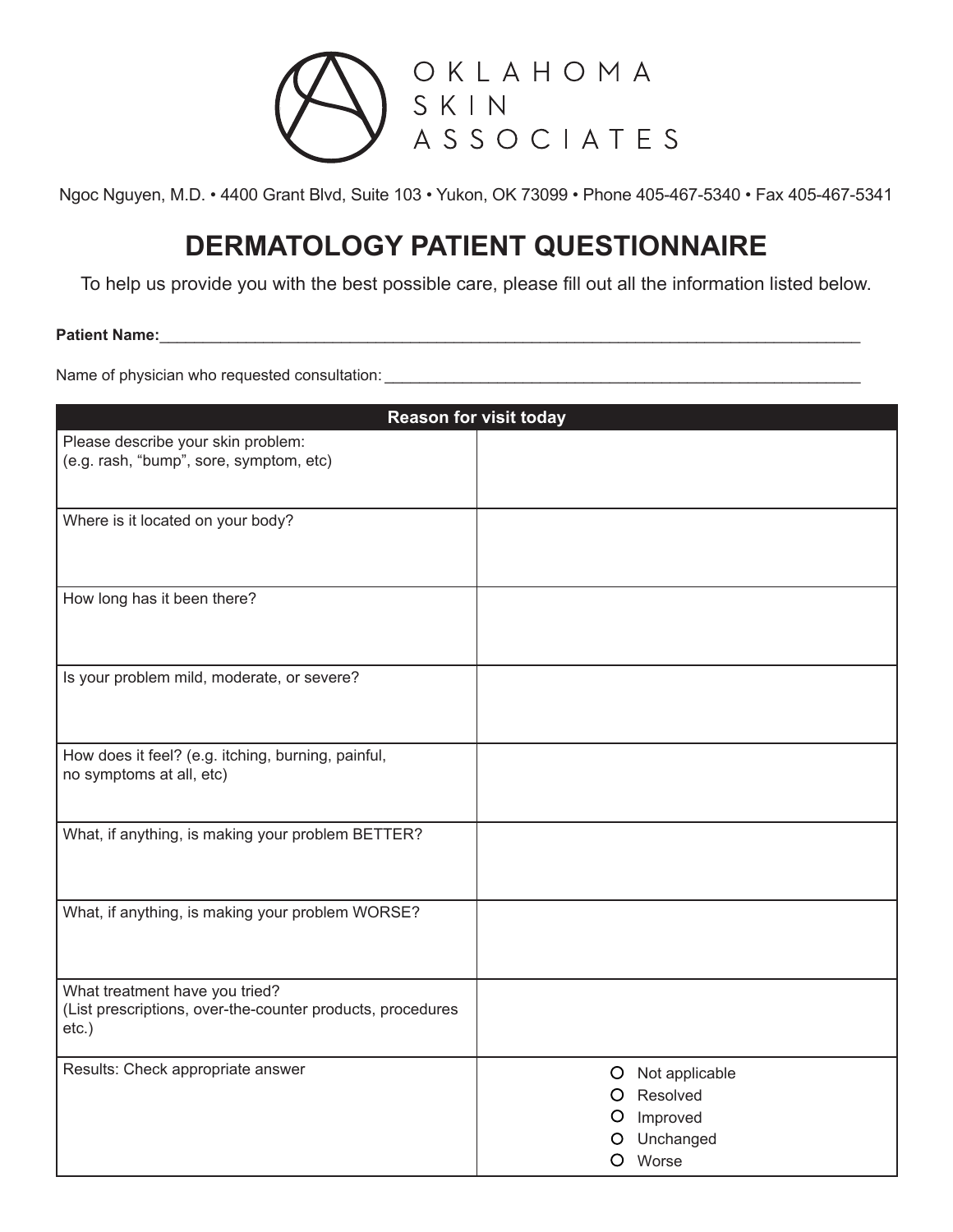Patient Name: **With a set of the set of the set of the set of the set of the set of the set of the set of the set of the set of the set of the set of the set of the set of the set of the set of the set of the set of the se** 

## **PREFERRED PHARMACY**

**Please fill out address and phone number.**

**Pharmacy Name:**

**Pharmacy Address:**

**City/State/Zip Code:**

**Phone Number:**

## **PAST MEDICAL HISTORY**

*(Please list all CURRENT medical conditions)*

# **PAST SURGICAL HISTORY**

| Year | <b>Procedure/Surgery</b> | Year | <b>Procedure/Surgery</b> |
|------|--------------------------|------|--------------------------|
|      |                          |      |                          |
|      |                          |      |                          |
|      |                          |      |                          |
|      |                          |      |                          |
|      |                          |      |                          |
|      |                          |      |                          |

## **For Pediatric Patients:**

Gestational age: \_\_\_\_\_\_\_\_\_\_\_\_\_\_\_\_\_\_\_ weeks

Birth Weight \_\_\_\_\_\_\_\_\_\_\_\_\_\_\_\_\_\_\_\_\_\_\_\_\_\_

Complications during pregnancy? \_\_\_\_\_\_\_\_\_\_\_\_\_\_\_\_\_\_\_\_\_\_\_\_\_\_\_\_\_\_\_\_\_\_\_\_\_\_\_\_\_\_\_\_\_\_\_\_\_\_\_\_\_\_\_\_\_\_\_\_\_\_\_\_\_\_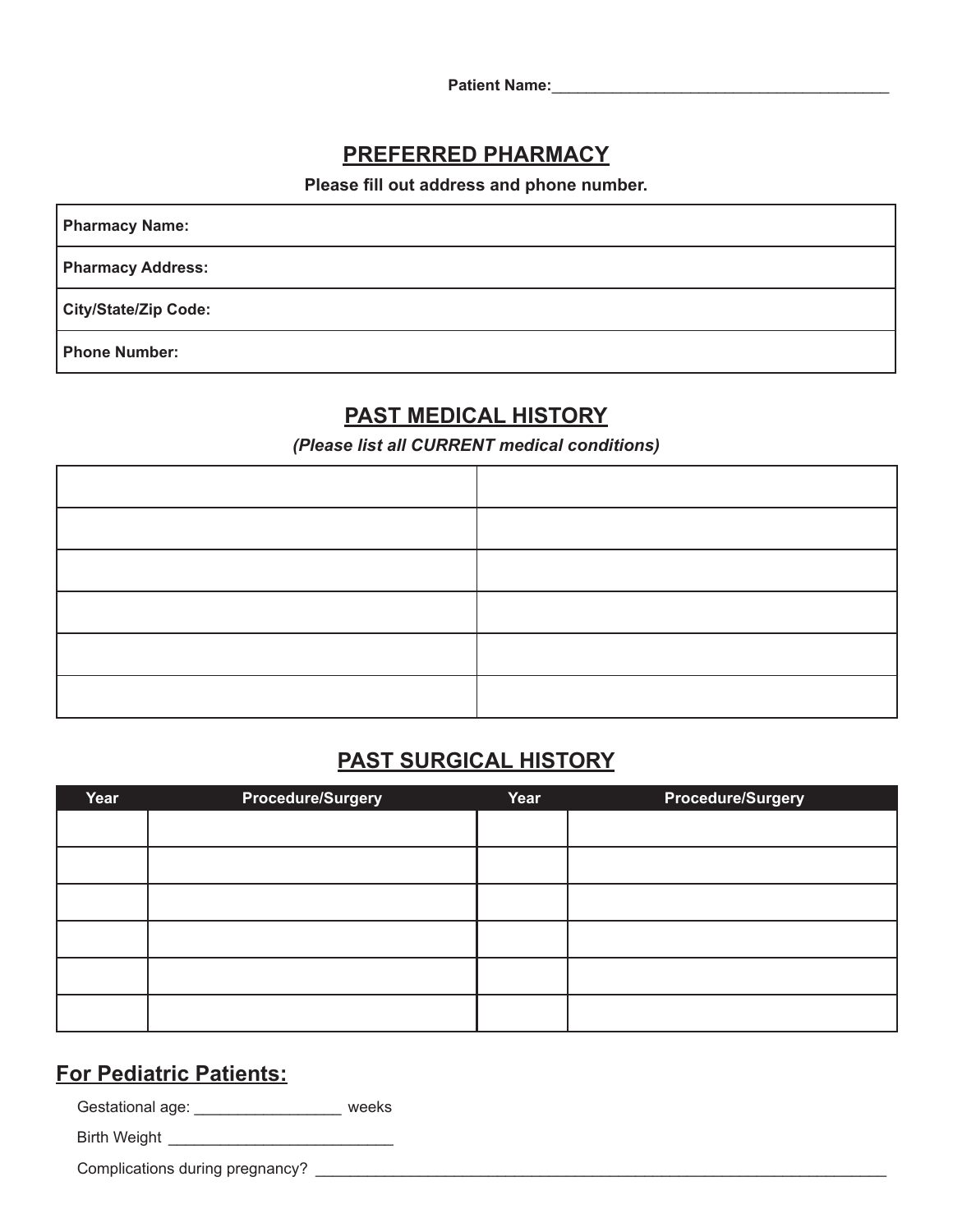| <b>Patient Name:</b> |  |
|----------------------|--|
|                      |  |

# **PATIENT SKIN CANCER HISTORY**

| <b>TYPE</b>                                         | <b>LOCATION</b>                                                                                                                                                                       | <b>YEAR</b>  | <b>TREATMENT</b> |
|-----------------------------------------------------|---------------------------------------------------------------------------------------------------------------------------------------------------------------------------------------|--------------|------------------|
| Basal Cell Carcinoma                                |                                                                                                                                                                                       |              |                  |
| Squamous Cell Carcinoma                             |                                                                                                                                                                                       |              |                  |
| Melanoma                                            |                                                                                                                                                                                       |              |                  |
| Do you wear sunscreen? $\bigcirc$ Yes $\bigcirc$ No | Have you had any blistering sunburns? $OYes$ $ONo$<br>Do you have a family history of melanoma? $O$ Yes $O$ No<br>Do you have a family history of Squamous Cell Carcinoma? O Yes O No |              |                  |
|                                                     | Do you have a family history of Basal Cell Carcinoma?                                                                                                                                 | $OYes$ $ONo$ |                  |
|                                                     |                                                                                                                                                                                       |              |                  |

# **CURRENT MEDICATIONS**

*(Please list all medications including skin medications)*

| <b>NAME</b> | <b>DOSE</b> | <b>HOW OFTEN</b> | <b>START DATE</b><br>(month/year) |
|-------------|-------------|------------------|-----------------------------------|
|             |             |                  |                                   |
|             |             |                  |                                   |
|             |             |                  |                                   |
|             |             |                  |                                   |
|             |             |                  |                                   |
|             |             |                  |                                   |
|             |             |                  |                                   |
|             |             |                  |                                   |
|             |             |                  |                                   |
|             |             |                  |                                   |
|             |             |                  |                                   |
|             |             |                  |                                   |
|             |             |                  |                                   |
|             |             |                  |                                   |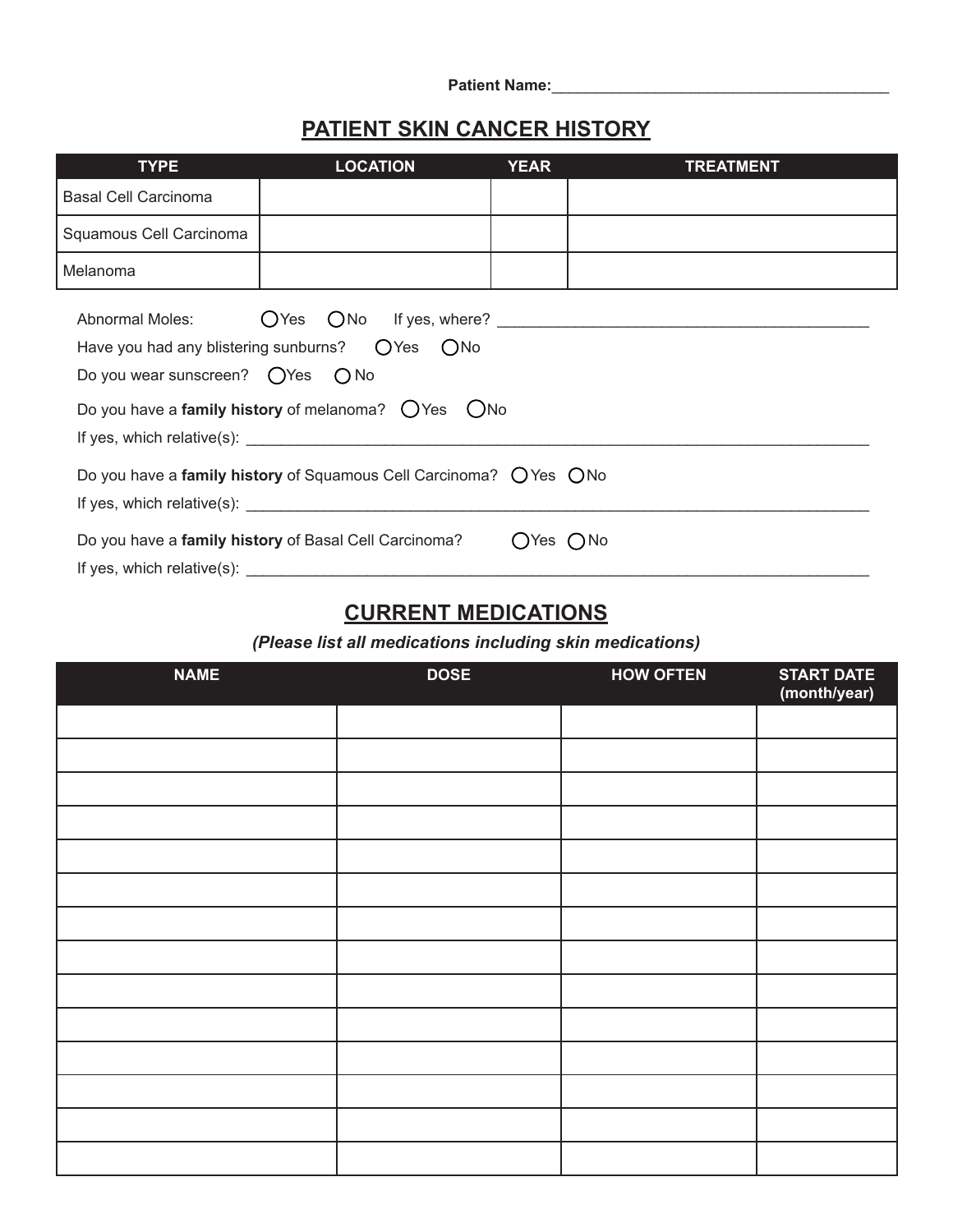**Patient Name:**\_\_\_\_\_\_\_\_\_\_\_\_\_\_\_\_\_\_\_\_\_\_\_\_\_\_\_\_\_\_\_\_\_\_\_\_\_\_\_

# **MEDICATION ALLERGIES/REACTIONS**

*(List all allergies to any medication and the reactions)*

## **No Known Drug Allergies**

| <b>MEDICATION</b> | <b>REACTION</b> |
|-------------------|-----------------|
|                   |                 |
|                   |                 |
|                   |                 |
|                   |                 |
|                   |                 |
|                   |                 |
|                   |                 |
|                   |                 |

# **SOCIAL HISTORY**

|                          | <b>STATUS</b>  |               |                                                                                                   | <b>HOW OFTEN?</b>      |                       |
|--------------------------|----------------|---------------|---------------------------------------------------------------------------------------------------|------------------------|-----------------------|
| Do you smoke?            | $\bigcirc$ YES | O NO          | O Previous smoker                                                                                 | $\bigcirc$ 1 pack/day  | $O$ 2+ pack/day       |
| Do you consume alcohol?  | $\bigcap$ YES  | O NO          | $\bigcirc$ 1 <td><math>\bigcirc</math> 1-2/per day</td> <td><math>\bigcap</math> 3+ pack/day</td> | $\bigcirc$ 1-2/per day | $\bigcap$ 3+ pack/day |
| Do you exercise?         | $\bigcap$ YES  | $\bigcirc$ NO | $\bigcirc$ Never                                                                                  | $\bigcirc$ Daily       | $\bigcirc$ Weekly     |
| Do you consume caffeine? | $\bigcirc$ yes |               | ( ) Never                                                                                         | $\bigcirc$ Daily       | $\bigcirc$ Weekly     |

# **For Pediatric Patients:**

| What grade is patient in?       |                |         |                           |
|---------------------------------|----------------|---------|---------------------------|
| Does the patient go to daycare? | $\bigcap$ Yes  | $()$ No |                           |
| Are there pets in the home?     | $O$ Yes $O$ No |         | If Yes, What type of pet? |
| Who lives in the house?         |                |         |                           |
| Parent/Guardian Names           |                |         |                           |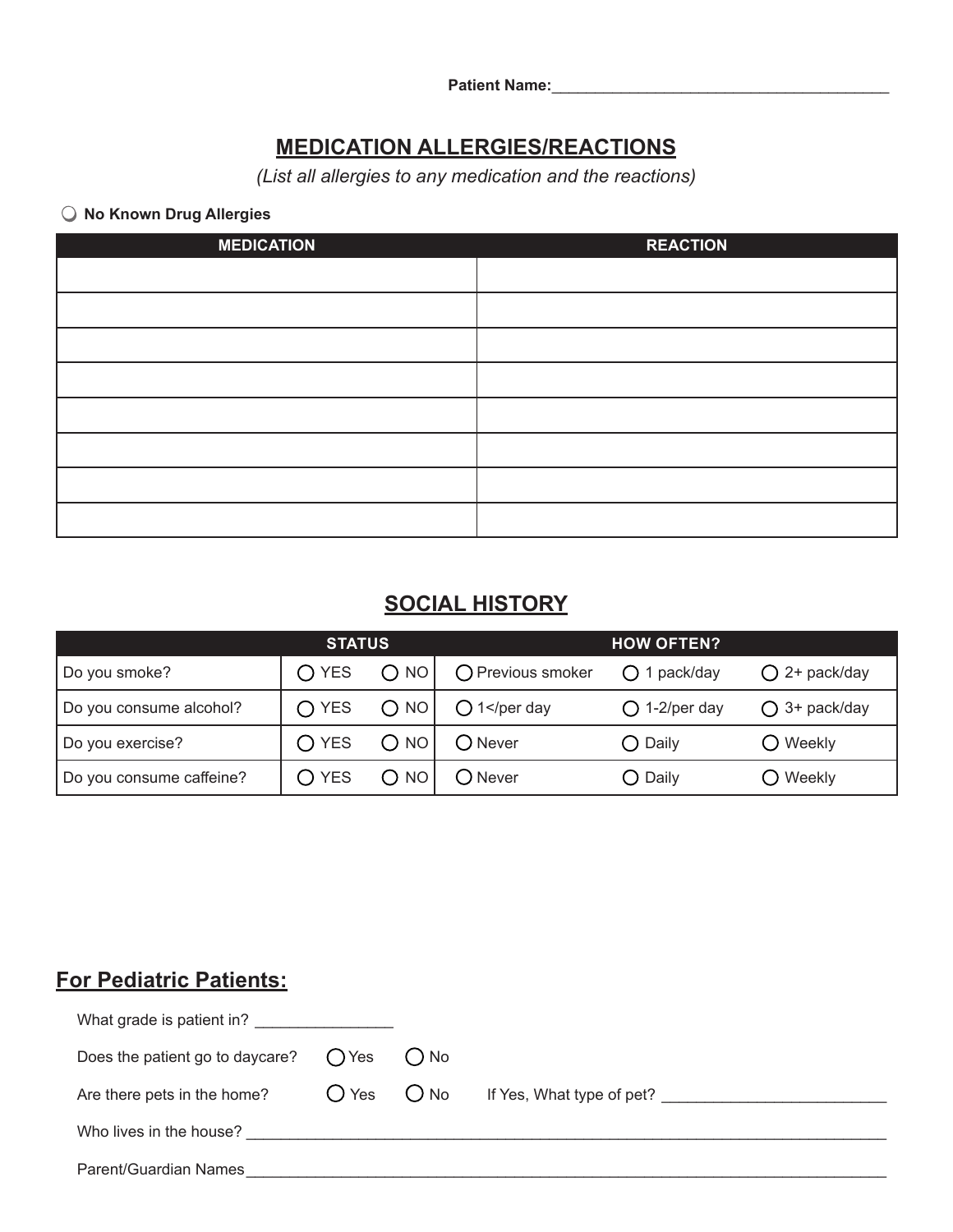**Patient Name:**\_\_\_\_\_\_\_\_\_\_\_\_\_\_\_\_\_\_\_\_\_\_\_\_\_\_\_\_\_\_\_\_\_\_\_\_\_\_\_

# **REVIEW OF SYMPTOMS**

| Problems with bleeding                             | <b>YES</b>                             | <b>NO</b>              | <b>Abdominal Pain</b>      | <b>YES</b><br>$\Box$                                        | <b>NO</b>           |
|----------------------------------------------------|----------------------------------------|------------------------|----------------------------|-------------------------------------------------------------|---------------------|
| Problems with healing                              | <b>YES</b>                             | $\bigcap$ NO           | <b>Bloody Stool</b>        | <b>YES</b>                                                  | <b>NO</b>           |
| Problems with scarring<br>(Hypertrophic or Keloid) | <b>YES</b>                             | $\bigcap$ NO           | <b>Bloody Urine</b>        | <b>YES</b><br>$^{(+)}$                                      | <b>NO</b>           |
| Rash                                               | <b>YES</b><br>$\overline{\phantom{a}}$ | <b>NO</b>              | Joint Aches                | <b>YES</b><br>$\left( \begin{array}{c} \end{array} \right)$ | <b>NO</b>           |
| Immunosuppression                                  | <b>YES</b>                             | $\bigcap$ NO           | <b>Muscle Weakness</b>     | <b>YES</b>                                                  | <b>NO</b>           |
| Hay Fever                                          | <b>YES</b>                             | $\bigcap$ NO           | <b>Neck Stiffness</b>      | <b>YES</b>                                                  | <b>NO</b><br>$\Box$ |
| Fever                                              | YES                                    | $\bigcap$ NO           | Headaches                  | <b>YES</b>                                                  | <b>NO</b>           |
| Chills                                             | <b>YES</b>                             | $\bigcap$ NO           | <b>Seizures</b>            | <b>YES</b>                                                  | $\bigcap$ NO        |
| <b>Night Sweats</b>                                | <b>YES</b>                             | $\bigcap$ NO           | Cough                      | <b>YES</b>                                                  | <b>NO</b>           |
| <b>Unintentional Weight Loss</b>                   | <b>YES</b>                             | $\bigcap$ NO           | <b>Shortness of Breath</b> | <b>YES</b>                                                  | <b>NO</b><br>0      |
| <b>Thyroid Problems</b>                            | <b>YES</b>                             | $\bigcirc$ NO          | Wheezing                   | <b>YES</b>                                                  | <b>NO</b><br>. )    |
| Sore Throat                                        | <b>YES</b>                             | NO <sub>1</sub><br>( ) | Anxiety                    | <b>YES</b>                                                  | <b>NO</b>           |
| <b>Blurry Vision</b>                               | <b>YES</b>                             | <b>NO</b>              | Depression                 | <b>YES</b>                                                  | <b>NO</b>           |

# **DO YOU HAVE?**

| Allergy to adhesive             | $\bigcirc$ YES | ONO           | <b>MRSA</b>                      | $\bigcirc$ yes | $\bigcap$ NO  |
|---------------------------------|----------------|---------------|----------------------------------|----------------|---------------|
| Allergy to Lidocaine            | $\bigcirc$ YES | $\bigcap$ NO  | Pacemaker                        | $\bigcirc$ YES | $\bigcirc$ NO |
| Allergy to Topical Antibiotic   | $\bigcirc$ YES | $\bigcap$ NO  | Premedication prior to procedure | $\bigcap$ YES  | $\bigcirc$ NO |
| <b>Artificial Heart Valve</b>   | $\bigcirc$ YES | $\bigcap$ NO  | Pregnant                         | $\bigcirc$ YES | $\bigcap$ NO  |
| Artificial joint within 2 years | $\bigcap$ YES  | $\bigcirc$ NO | Planning a pregnancy             | $\bigcap$ YES  | $\bigcap$ NO  |
| <b>Blood Thinners</b>           | $\bigcirc$ yes | $\bigcap$ NO  | Rapid Heartbeat with Epinephrine | $\bigcap$ YES  | $\bigcirc$ NO |
| Defibrillator                   | <b>YES</b>     | C NO          | Other:                           | YES            | C NO          |

# **FAMILY HISTORY**

|                          |                                                                          | If yes, please list family member: |
|--------------------------|--------------------------------------------------------------------------|------------------------------------|
| Asthma                   | <b>YES</b><br><b>NO</b><br>$\bigcirc$                                    |                                    |
| Allergies                | <b>YES</b><br><b>NO</b><br>$\left( \right)$<br>$\bigcirc$ .              |                                    |
| <b>Atopic Dermatitis</b> | <b>YES</b><br><b>NO</b><br>$\bigcap$<br>◯                                |                                    |
| Depression               | <b>YES</b><br><b>NO</b><br>$\left(\begin{array}{c} 1 \end{array}\right)$ |                                    |
| Cancer and Type          | <b>YES</b><br><b>NO</b><br>◯<br>$\bigcap$                                |                                    |
| Psoriasis                | <b>YES</b><br><b>NO</b><br>$\left($ )                                    |                                    |
| Autoimmune Disease       | <b>YES</b><br><b>NO</b><br>$\circ$<br>$\left( \ \right)$                 |                                    |
| Other                    | <b>NO</b><br>O yes<br>$\left( \right)$                                   |                                    |
| Other                    | <b>NO</b><br>O yes<br>Ő                                                  |                                    |
| Other                    | <b>NO</b><br>O yes<br>()                                                 |                                    |
| Other                    | <b>NO</b><br><b>YES</b>                                                  |                                    |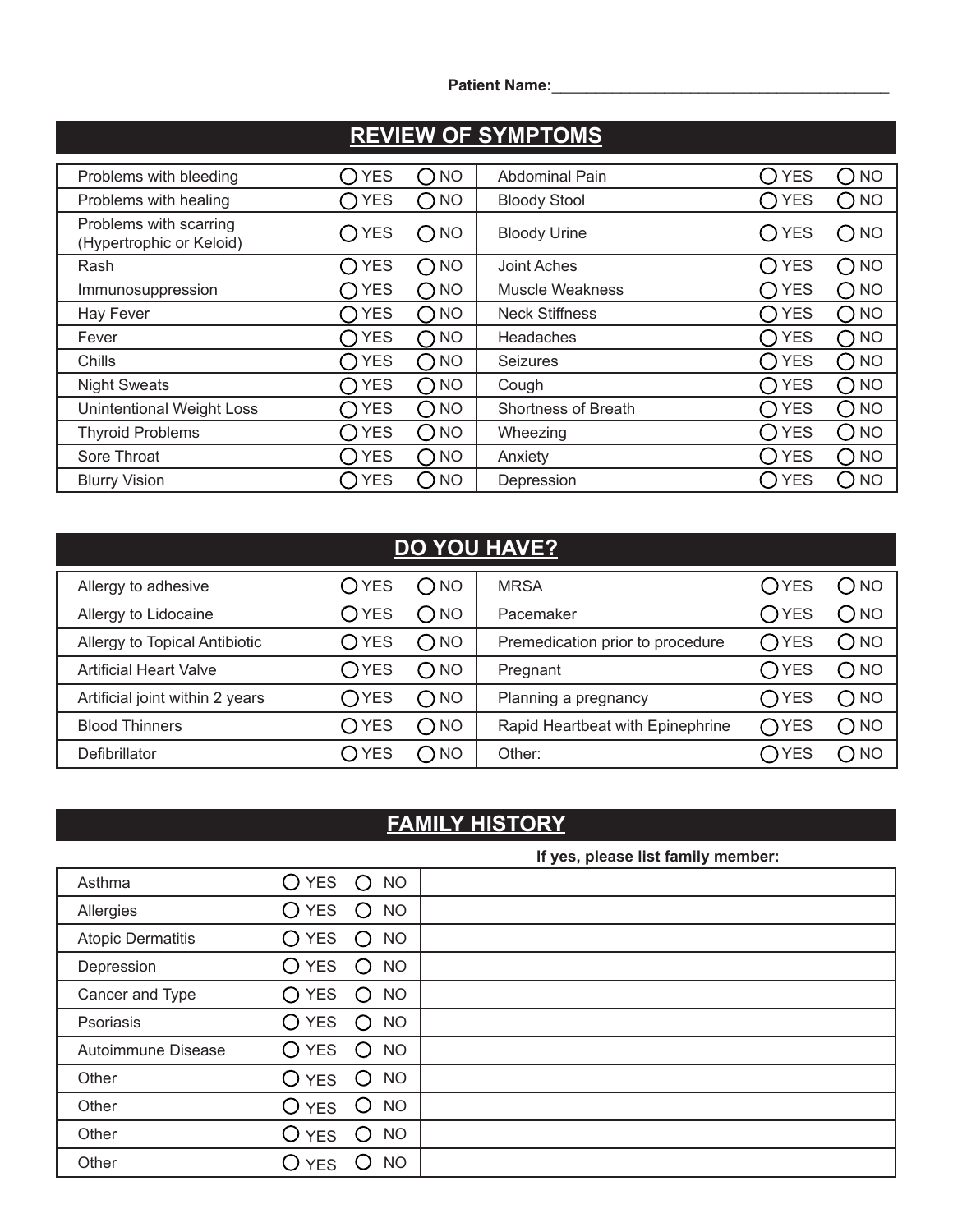

|                                                                                                                                                                                                                                                           |             |           | PATIENT INFORMATION<br>(Please Print - Fill in All Blanks) |                         |                              |                     |                       |                    |
|-----------------------------------------------------------------------------------------------------------------------------------------------------------------------------------------------------------------------------------------------------------|-------------|-----------|------------------------------------------------------------|-------------------------|------------------------------|---------------------|-----------------------|--------------------|
| Patient's Legal Name:                                                                                                                                                                                                                                     | Last        | First     |                                                            | M.I.                    |                              | Sex:                | DOB:                  | Age:               |
| Social Security Number:                                                                                                                                                                                                                                   |             |           | <b>Marital Status:</b>                                     |                         |                              |                     |                       |                    |
| Patient's Address:                                                                                                                                                                                                                                        |             |           | <b>Employment Status:</b>                                  | $\bigcirc$ Single       | O Married                    | O Widowed           | O Divorced            | ○ Separated        |
|                                                                                                                                                                                                                                                           |             |           |                                                            | O Employed              | $\bigcirc$ Full-time student |                     | $O$ Part-time student | $\bigcirc$ Retired |
| City:                                                                                                                                                                                                                                                     | State:      | Zip Code: | Referring Physician:                                       |                         |                              |                     |                       |                    |
| Home Phone:                                                                                                                                                                                                                                               | Work Phone: |           | Cell Phone:                                                |                         |                              | E-mail              |                       |                    |
| Ethnicity:                                                                                                                                                                                                                                                |             | Race:     |                                                            |                         |                              |                     | Preferred Language:   |                    |
| INSURANCE INFORMATION - We will need a copy of your insurance card in order to file a claim.                                                                                                                                                              |             |           |                                                            |                         |                              |                     |                       |                    |
| Name of Primary Insurance Company                                                                                                                                                                                                                         |             |           |                                                            |                         |                              |                     |                       |                    |
| Policyholder Name                                                                                                                                                                                                                                         |             |           | Relationship to Patient                                    |                         |                              |                     |                       |                    |
| Policyholder DOB                                                                                                                                                                                                                                          |             |           | Policyholder SSN                                           |                         |                              |                     |                       |                    |
| Policyholder Employer                                                                                                                                                                                                                                     |             |           |                                                            |                         |                              |                     |                       |                    |
| Secondary Insurance (if applicable)                                                                                                                                                                                                                       |             |           |                                                            |                         |                              |                     |                       |                    |
| Policyholder Name                                                                                                                                                                                                                                         |             |           |                                                            | Relationship to Patient |                              |                     |                       |                    |
| Policyholder DOB                                                                                                                                                                                                                                          |             |           | Policyholder SSN                                           |                         |                              |                     |                       |                    |
| Policyholder Employer                                                                                                                                                                                                                                     |             |           |                                                            |                         |                              |                     |                       |                    |
| <b>EMPLOYMENT INFORMATION</b>                                                                                                                                                                                                                             |             |           |                                                            |                         |                              |                     |                       |                    |
| Patient's Employer                                                                                                                                                                                                                                        |             |           |                                                            | <b>Phone Number</b>     |                              |                     |                       |                    |
| <b>Insured Employer</b>                                                                                                                                                                                                                                   |             |           | Phone Number                                               |                         |                              |                     |                       |                    |
| If the patient is a minor, please list both parent names and employers                                                                                                                                                                                    |             |           |                                                            |                         |                              |                     |                       |                    |
| Mother                                                                                                                                                                                                                                                    | <b>DOB</b>  | Employer  |                                                            |                         |                              | <b>Phone Number</b> |                       |                    |
| Father                                                                                                                                                                                                                                                    | <b>DOB</b>  | Employer  |                                                            |                         |                              | <b>Phone Number</b> |                       |                    |
| NEXT-OF-KIN INFORMATION                                                                                                                                                                                                                                   |             |           |                                                            |                         |                              |                     |                       |                    |
| Nearest relative (or friend, not spouse), not living with you:                                                                                                                                                                                            |             |           |                                                            |                         |                              |                     |                       |                    |
| Home Phone:                                                                                                                                                                                                                                               |             |           |                                                            |                         | Relationship to Patient:     |                     |                       |                    |
| THIRD PARTY BILLING (circle one)                                                                                                                                                                                                                          |             |           |                                                            |                         |                              |                     |                       |                    |
| Is your injury work related?                                                                                                                                                                                                                              |             |           |                                                            |                         | YES O                        | NO O                |                       |                    |
| Is this injury due to an accident?                                                                                                                                                                                                                        |             |           |                                                            | YES $\bigcap$           | NO <sub>O</sub>              |                     |                       |                    |
| If your injury is MVA related, have you obtained an accident report?<br>I hereby authorize my insurance to be paid directly to the facility and the physician. I acknowledge that I am financially responsible for non-covered services. I also authorize |             |           |                                                            |                         | YES O                        | NO O                |                       |                    |
| the physician to release my information in the processing of any insurance claims. I acknowledge & agree that I have received a copy of the TPG Privacy Notice.                                                                                           |             |           |                                                            |                         |                              |                     |                       |                    |
| Signature:                                                                                                                                                                                                                                                |             |           |                                                            |                         |                              | Date:               |                       |                    |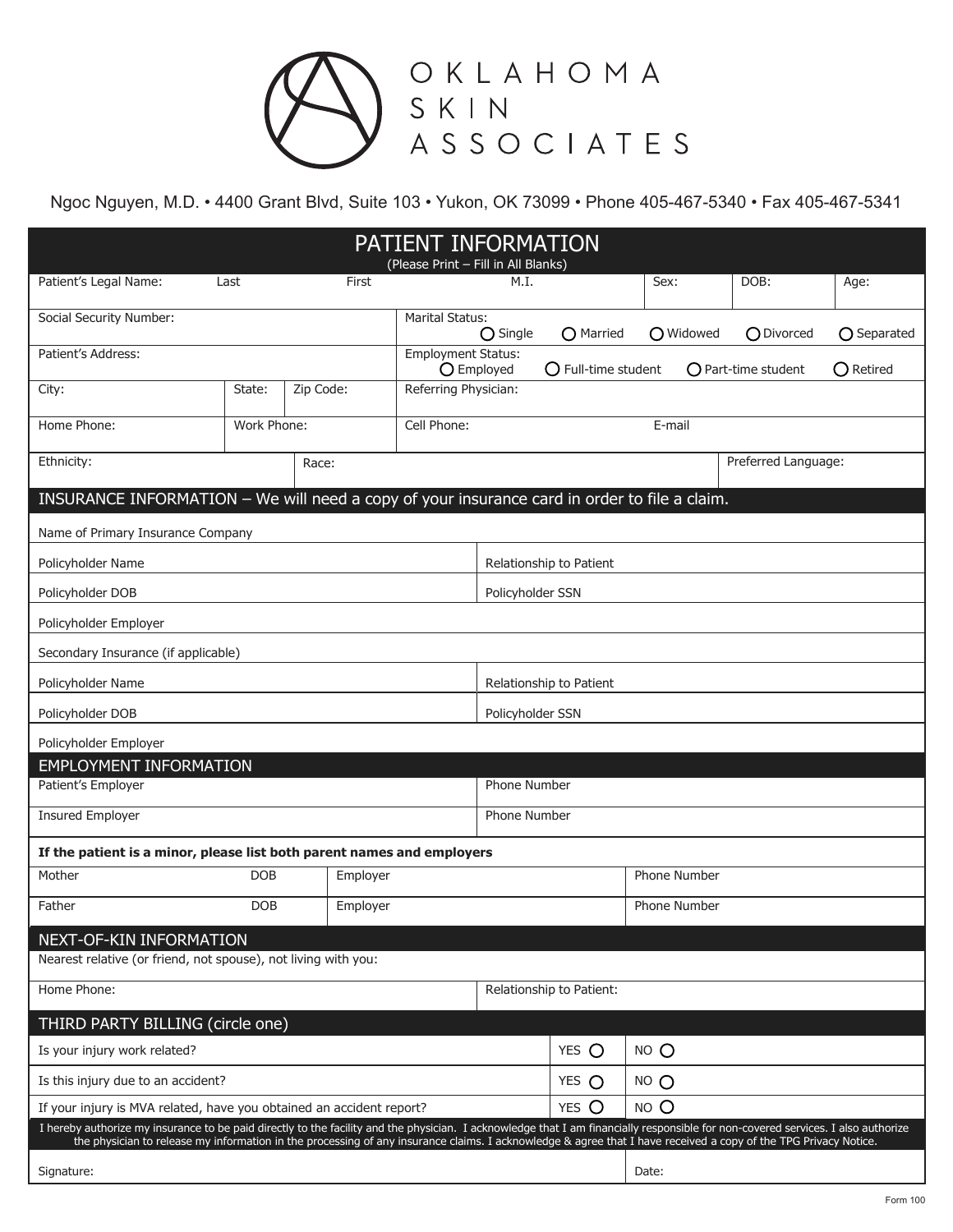

## AUTHORIZATION FOR TREATMENT

I hereby authorize the physician(s) in charge of the care of the patient of Oklahoma Skin Associates/The Physicians' Group (TPG) to administer treatment as may be deemed necessary or advisable in the diagnosis and treatment of this patient.

### AUTHORIZATION FOR RELEASE OF MEDICAL INFORMATION

I hereby authorize the physician(s) of Oklahoma Skin Associates/The Physicians' Group (TPG) to disclose any or all of the information in my medical records to any person, corporation or agency which is or may be liable for all or part of Oklahoma Skin Associates/The Physicians' Group (TPG) charge or who may be responsible for determining the necessity, appropriateness, amount or other matter to the physician's treatment or charge including, but not limited to, insurance companies, health maintenance organizations, preferred provider organizations, workers' compensation carriers, welfare funds, the Social Security Administration or its intermediaries or carriers. I UNDERSTAND THAT MY MEDICAL RECORDS MAY CONTAIN INFORMATION THAT INDICATES THAT I HAVE A COMMUNICABLE DISEASE WHICH MAY INCLUDE BUT IS NOT LIMITED TO DISEASE SUCH AS HEPATITIS, SYPHILIS, GONORRHEA OR THE HUMAN IMMUNODEFICIENCY VIRUS, ALSO KNOWN AS ACQUIRED IMMUNE DEFICIENCY SYNDROME (AIDS). With this knowledge, I give my consent to the release of all information in my medical records, including any information concerning identity, and release Oklahoma Skin Associates/The Physicians' Group (TPG) , its agents and its employees from liability in connection with the release of the information contained therein.

### ASSIGNMENT OF INSURANCE BENEFITS

I hereby authorize payment directly to my physician(s) of the medical insurance benefits otherwise payable to me for services rendered during my visit at Oklahoma Skin Associates/The Physicians' Group (TPG). I understand I am financially responsible for charges not covered by this assignment.

You agree that, to the fullest extent permitted by law, we may remit all or a portion of any credit balances or other amounts due to you from us to any of our affiliates to whom you have any balance owing fees, items or services. We will advise you of any payments we make on your behalf to our affiliates.

### WAIVER OF RESPONSIBILITY OF VALUABLES

I hereby release Oklahoma Skin Associates/The Physicians' Group (TPG) from any claim for responsibility or damages in the event of loss of my property, including money and jewelry.

I understand a photocopy of this document is as valid as the original.

Signed **Example 2** and the set of the set of the set of the set of the set of the set of the set of the set of the set of the set of the set of the set of the set of the set of the set of the set of the set of the set of t (Patient)

OR \_\_\_\_\_\_\_\_\_\_\_\_\_\_\_\_\_\_\_\_\_\_\_\_\_\_\_\_\_\_\_\_\_\_\_\_\_ (Nearest relative or responsible party)

Policyholder's Signature

(Relationship to patient)

NOTICE TO PATIENTS: Information in your medical record that you have/may have a communicable or venereal disease is made confidential by law and cannot be released without your permission, except in limited circumstances, including release of persons who have had risk exposures, release pursuant to an order of the court of the Dept. of Health, release among healthcare providers or release for statistical or epidemiological purposes. When such information is released, it cannot contain information from which you could be identified unless release of that identifying information is authorized by you, by an order of the court, or the Dept. of Health, or by law.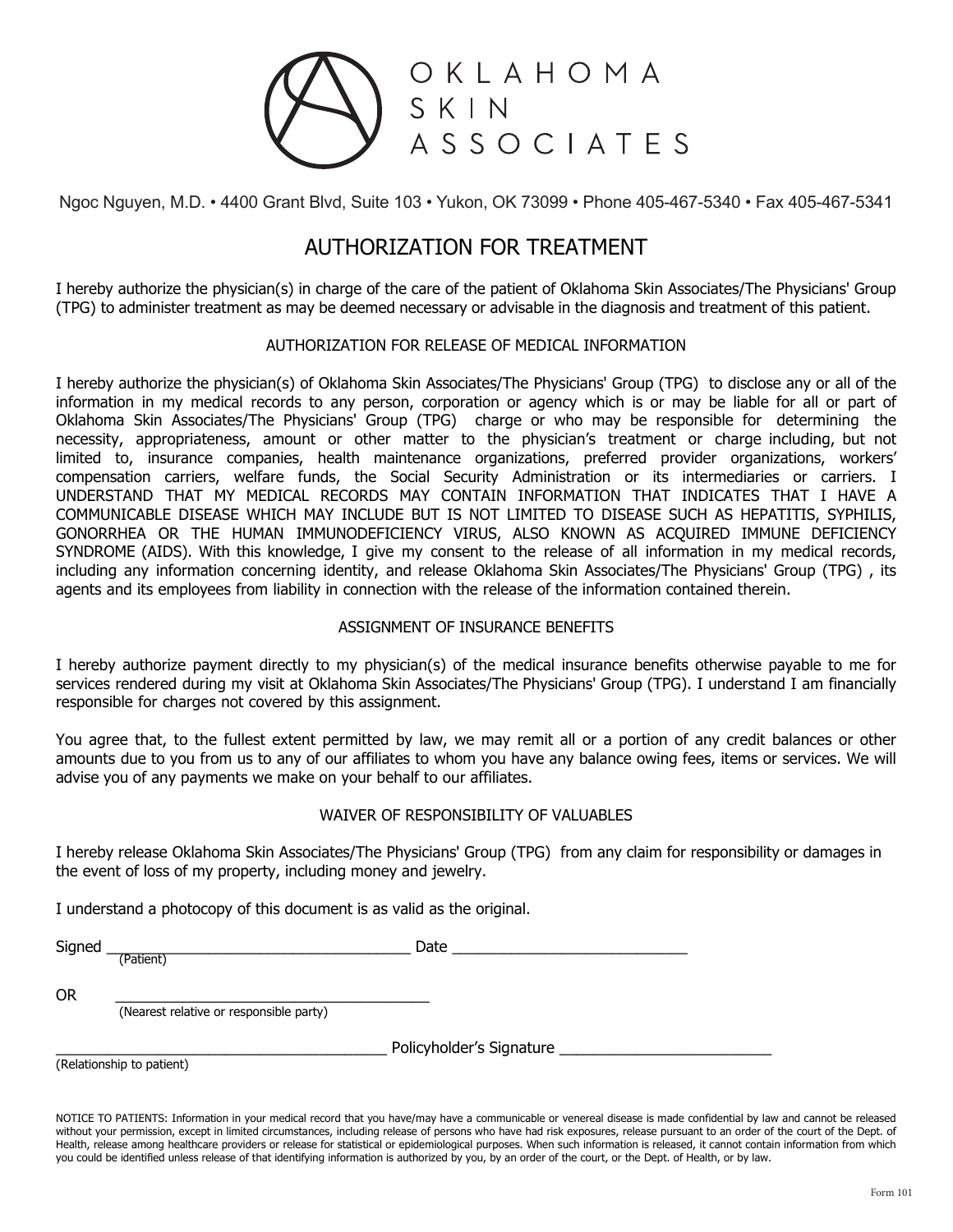

Chart No. \_\_\_\_\_\_\_\_\_\_\_\_\_\_

### Authorization to Release Information via Phone/Family/Friends

Patient Name:\_\_\_\_\_\_\_\_\_\_\_\_\_\_\_\_\_\_\_\_\_\_\_\_\_\_\_\_\_\_\_\_\_\_\_\_\_\_\_\_\_\_\_\_\_\_\_\_\_ DOB:\_\_\_\_\_\_\_\_\_\_\_\_\_\_

I hereby authorize confidential communications from the physicians or staff of Oklahoma Skin Associates/The Physicians' Group (TPG) regarding my health, care, treatments, appointments, prescriptions, etc…to be received at any of the numbers given below. I authorize the staff to leave messages on the voicemail or with the individual who answers the phone at any of the below numbers:

| Home Phone | Work Phone |  |
|------------|------------|--|
| Cell Phone | Other      |  |

I authorize the following individuals to call the office on my behalf to verify the status of appointments, treatment plans, medications and account information. These individuals may also pick up prescriptions and/or samples that I have requested:

| Name | Relation |  |
|------|----------|--|
| Name | Relation |  |
| Name | Relation |  |
| Name | Relation |  |

I understand that this authorization will remain in effect until I revoke the authorization in writing.

\_\_\_\_\_\_\_\_\_\_\_\_\_\_\_\_\_\_\_\_\_\_\_\_\_\_\_\_\_\_\_\_\_\_\_\_\_\_\_\_\_\_\_\_\_\_\_\_\_\_\_\_ \_\_\_\_\_\_\_\_\_\_\_\_\_\_\_\_\_\_\_\_\_\_\_\_\_\_ Patient Signature Date

STAFF ONLY

Documented by: Initials \_\_\_\_\_\_\_\_ Date \_\_\_\_\_\_\_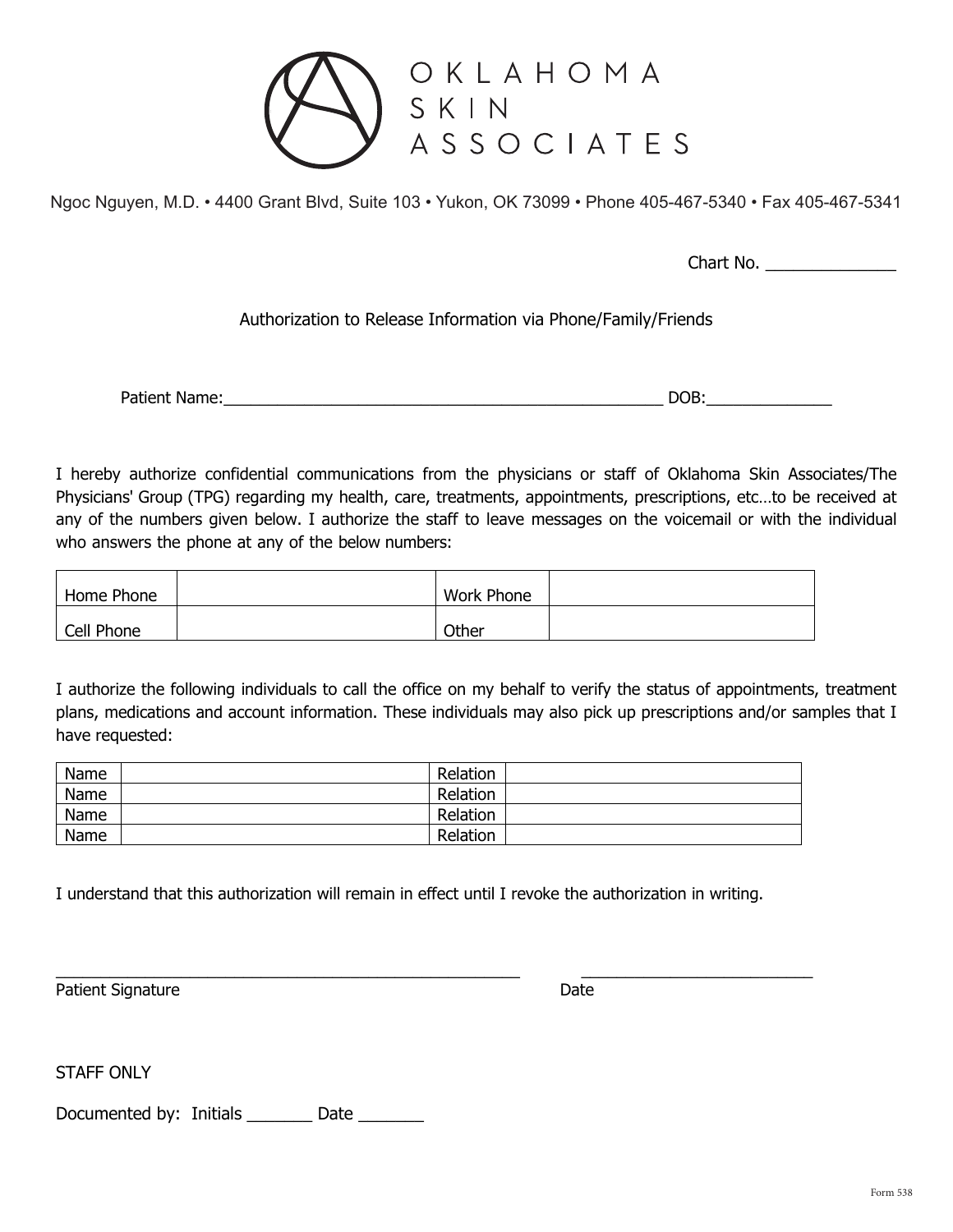

## FINANCIAL POLICY

Thank you for choosing Oklahoma Skin Associates/The Physicians' Group (TPG) are you healthcare provider. At Oklahoma Skin Associates/The Physicians' Group (TPG), we are dedicated to providing the highest quality, most cost effective care.

In addition to accepting traditional insurance plans and Medicare we are contracted with numerous Preferred Provider Organizations (PPO) and Health Maintenance Organizations (HMO). Because each plan is different, and constantly updating providers' participation status, please check with your particular plan to make sure we are currently participating in your network. We ask that you assist us in maximizing your insurance coverage by cooperating fully in all referral, prior authorization and pre-certification processes. **Please be aware that all insurance carriers do not consider some services rendered a covered benefit. It is important that you are aware of your insurance policy provisions of coverage.**

Accurate, up-to-date information is the patient's responsibility; please notify our office of any changes in your insurance or personal billing information. Please bring your current insurance card, or any other information that is required by your insurance company to each appointment. By maintaining updated information this ensures that your medical claims are filed correctly and prevents any unnecessary delays in processing your claim.

Payment for all co-insurance, deductible and non-covered services are due at the time of service unless special payment arrangements have been made. Payments can be made by cash, check, money order, Visa, Discover, American Express or MasterCard. We do have a payment plan for patients who have financial concerns. Please notify our office at 405.427.3705 to make financial arrangements.

#### **There is a \$35 charge for any FMLA, disability or accidental form completed. This charge is applicable per form completed and is payable prior to completion. There is a \$50.00 charge for any appointments not cancelled within 24 hours.**

If you require surgery or other invasive procedures and are scheduled at Community Hospital or Northwest Surgical Hospital, please be advised that your physician may have ownership in those facilities. If you wish, you may request another facility.

Again, thank you for allowing Oklahoma Skin Associates/The Physicians' Group (TPG) to participate in your care.

Sincerely,

Oklahoma Skin Associates/The Physicians' Group (TPG) and Staff

My signature below acknowledges receipt of this Financial Policy:

(Signature of person financially responsible for payment)

Signed\_\_\_\_\_\_\_\_\_\_\_\_\_\_\_\_\_\_\_\_\_\_\_\_\_\_\_\_\_\_\_\_\_\_\_\_\_\_\_\_\_\_\_\_\_\_\_\_ Date\_\_\_\_\_\_\_\_\_\_\_\_\_\_\_

Relationship if other than patient